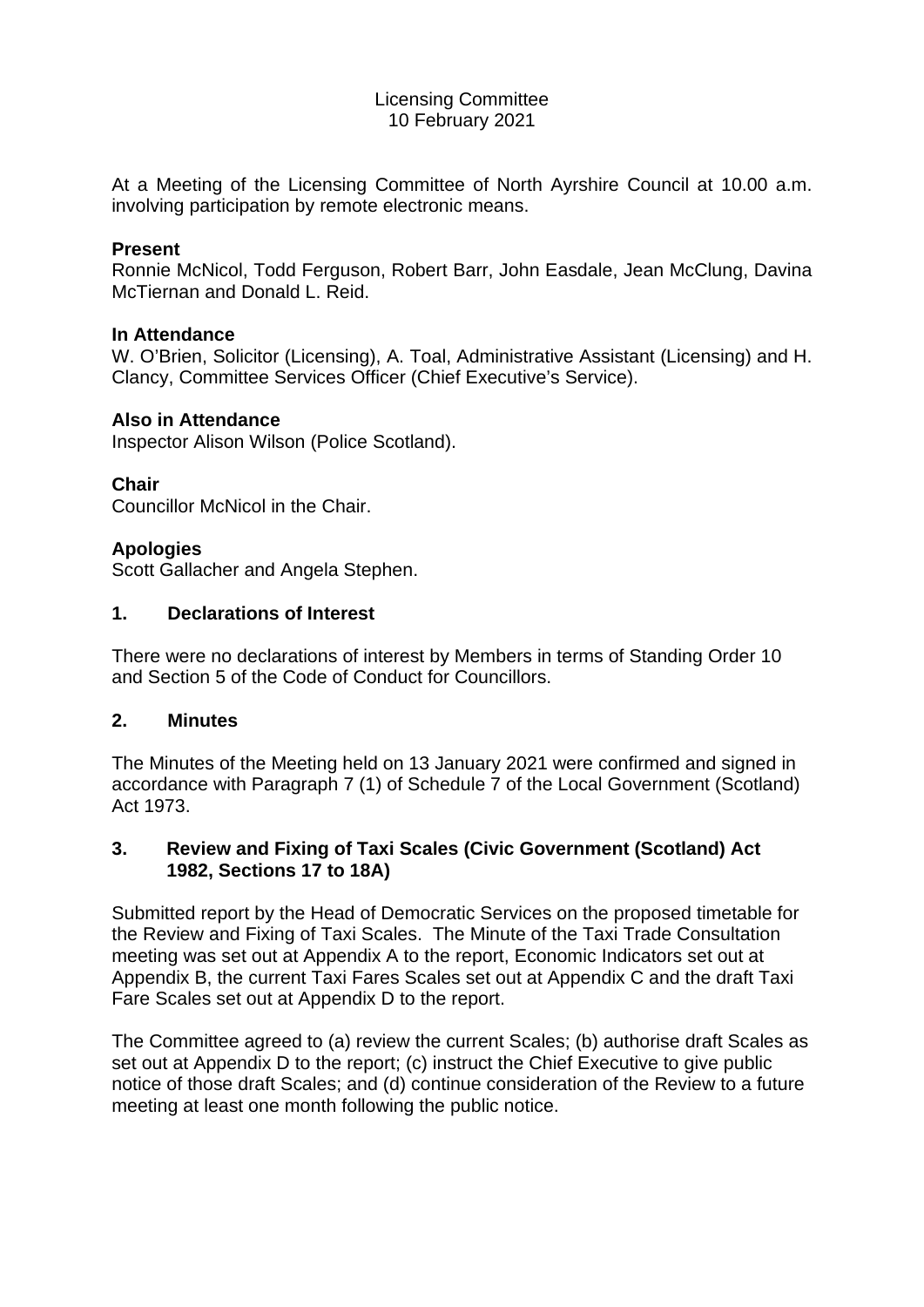# **4. Exclusion of the Public**

The Committee resolved, under Section 50A(4) of the Local Government (Scotland) Act 1973, to exclude from the Meeting the press and the public, for Agenda Item 5 (Civic Government (Scotland) Act 1982 and other Licensing Statutes: Licensing Matters) on the grounds that they involved the likely disclosure of Exempt Information as defined in Section 50J of, and Schedule 7A to, the Local Government (Scotland) Act 1973.

The 'Exempt Information' concerned is information of the type described in one or more of Paragraphs 3, 6, 14 and 15 of Part 1 of Schedule 7A to the Act:

- 3. "Information relating to any particular applicant for, or recipient or former recipient of, any service provided by the authority."
- 6. "Information relating to the financial or business affairs of any particular person (other than the authority)."
- 14. "Any action taken or to be taken in connection with the prevention, investigation or prosecution of crime."
- 15. "The identity of a Protected Informant" where "Protected Informant" is defined in Part III as a person who informs the Local Authority about a past, present or future crime, breach of statutory duty, breach of planning control, or nuisance."

## **5. Civic Government (Scotland) Act 1982 and other Licensing Statutes: Licensing Matters**

Submitted report by the Head of Democratic Services on hearings to be determined and applications for the grant or renewal of licences, consents and permits, on hearings and on other matters, under the Civic Government (Scotland) Act 1982 and other Licensing legislation.

# **Appendix A: Hearings**

# **5.1 Metal Dealer's Licence: MDL/069 (New): Michael Stevenson**

The Committee at its meeting held on 13 January 2021, agreed on the basis of the information presented, to proceed to a hearing in terms of Paragraph 4(2) of Schedule 1 of the Civic Government (Scotland) Act 1982.

The applicant, having been duly cited to attend, joined the meeting at this point. A representative from Police Scotland was also in attendance.

The Solicitor (Licensing) set out the background to the Hearing as previously intimated in writing to the applicant. A representative from Police Scotland then addressed the Committee on the terms of a letter setting out their representation in respect of the application.

Thereafter the applicant addressed the Committee on the issues raised and responded to questions.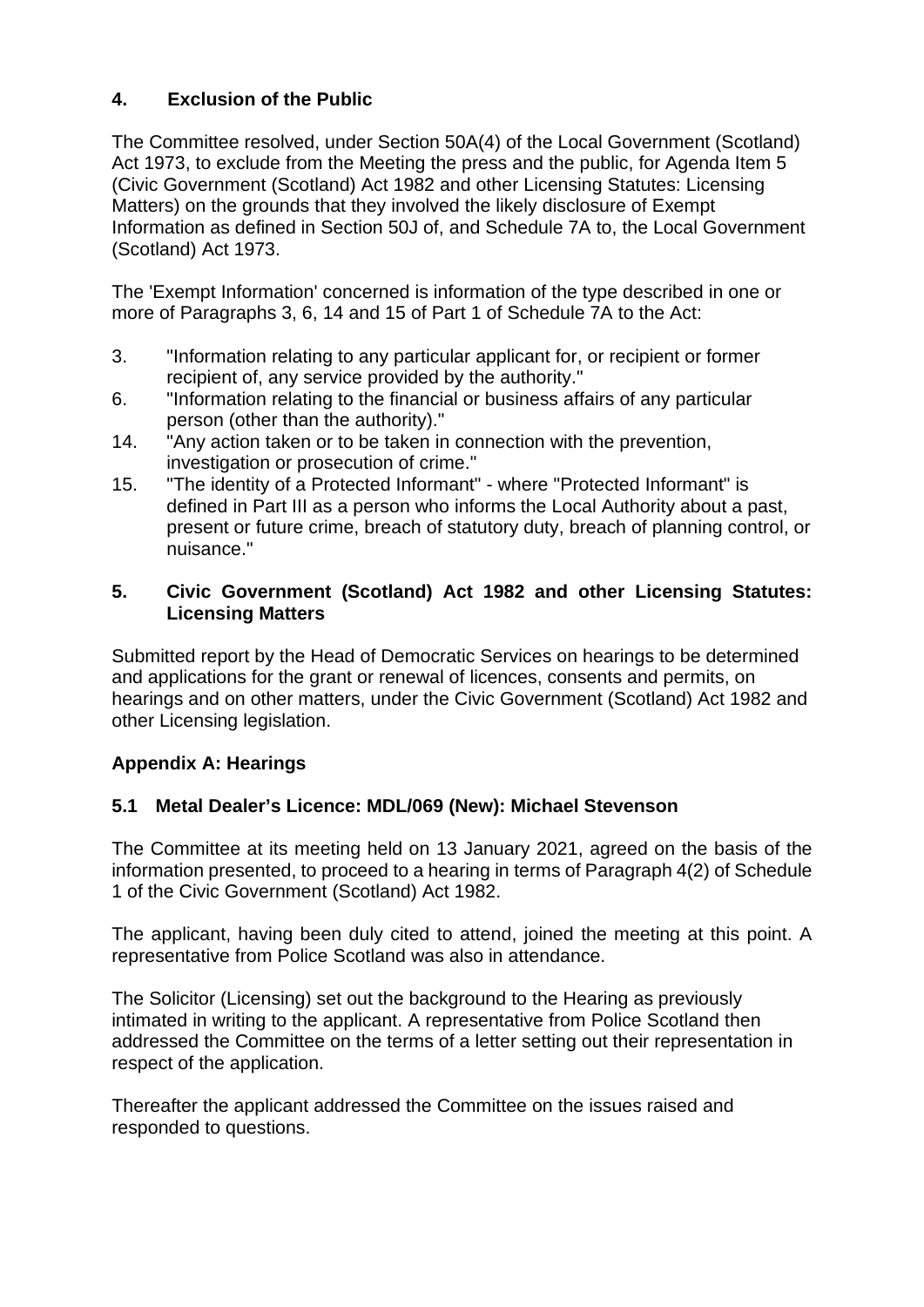The applicant and representative from Police Scotland then withdrew to allow the Committee to deliberate. Thereafter the applicant and representative from Police Scotland re-joined the meeting, with the same Members and Officers present and in attendance, to hear the Committee's decision.

## **Decision**

Councillor Ferguson, seconded by Councillor Barr, moved that the Committee refuse the application in terms of Paragraph 5(3)(a)(ii) of Schedule 1 of the Civic Government (Scotland) Act 1982 on the grounds that the applicant is not a fit and proper person to be the holder of a licence.

As an amendment, Councillor Easdale, seconded by Councillor Reid moved that the Committee grant the application, subject to the Council's standard conditions in terms of Paragraph 5(1)(a) of Schedule 1 of the Civic Government (Scotland) Act 1982.

On a division and a roll call vote, there voted for the amendment, Councillors Easdale, McClung, McTiernan and Reid (4) and for the motion, Councillors Barr, Ferguson and McNicol (3), and the amendment was declared carried.

Accordingly, the Committee agreed to grant the application.

The applicant left the meeting at this point.

## **5.2 Taxi Driver's Licence: TDL/02272 (New): Kenneth A Salmon**

The Committee at its meeting held on 13 January 2021, agreed on the basis of the information presented, to proceed to a hearing in terms of Paragraph 4(2) of Schedule 1 of the Civic Government (Scotland) Act 1982.

The Applicant, having been duly cited to attend, joined the meeting at this point. A representative from Police Scotland was also in attendance.

The representative from Police Scotland then addressed the Committee on the terms of a letter setting out their representation in respect of the application. That letter referred to the Applicant also having a "Protected Conviction" to which the provisions of the Rehabilitation of Offenders Act 1974 applied.

The Committee then carried out the procedure required under the Rehabilitation of Offenders Act 1974, Section 7(3) and determined that justice could not be done except by having regard to the Applicant's "Protected Conviction".

The representative from Police Scotland then addressed the Committee on the terms of a further letter detailing the Applicant's "Protected Conviction". Thereafter the Applicant addressed the Committee on the issues raised and responded to questions.

The Applicant and representative from Police Scotland then withdrew to allow the Committee to deliberate.